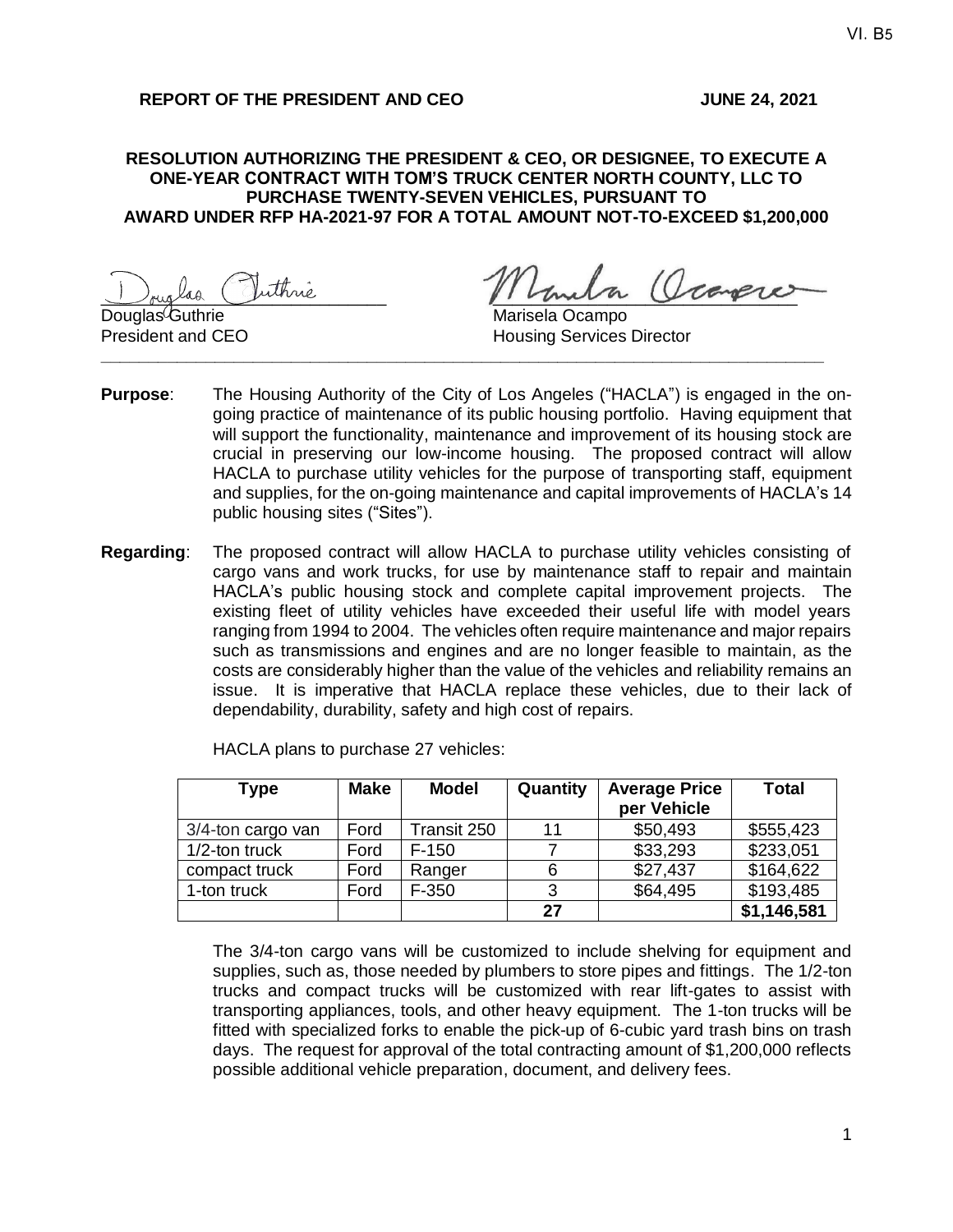#### **Procurement:**

On April 19, 2021, HACLA issued Request for Proposals ("RFP") No. HA-2021-97, to invite vendors to submit proposals for custom outfitted vans and trucks. The Scope of Work required specific customization of vehicles to meet the needs of HACLA. The RFP's quote form allowed vendors to provide a unit price per vehicle based on the vehicle type and customization requirements.

The RFP was advertised on the City of Los Angeles' Business Assistance Virtual Network ("LA-BAVN") website where one hundred and twelve (112) vendors viewed the RFP. In addition, a notice of the RFP was emailed to nine (9) additional vendors from a list provided by the Housing Services Department.

On May 18, 2021, the RFP submission deadline, HACLA received one (1) proposal from Tom's Truck Center North County, LLC (**"**Tom's Truck Center"). Based on the proposal evaluation and price analysis, it was determined that Tom's Truck Center's proposal was responsive and responsible based on their pricing and ability to deliver all vehicles before the end of the year, and the best value to HACLA.

Additional information regarding the procurement is included in Attachment 2, Summary of Outreach.

## **Vision Plan: PLACE Strategy #1: Stabilize the physical and financial viability of the conventional public housing portfolio**

The public housing portfolio has been undergoing modernization and redevelopment efforts in order to sustain and add to the existing housing stock. Built in the 1940's and 1950's, most of the sites require numerous capital repairs and improvements. HACLA's staff requires reliable utility vehicles to transport equipment and supplies to perform site maintenance and to complete capital improvement projects.

**Funding**: The Chief Administrative Officer confirms the following:

*Source of Funds:* Public Housing Operating and Capital Funds are the primary funding sources for public housing maintenance and construction vehicles and equipment.

*Budget and Program Impact*: HACLA anticipates the expenditure of \$1,200,000 for these utility vehicles to service the Sites. This expenditure is included in HACLA's 2021 Operating and Capital Fund Budgets.

#### **Environmental Review:**

The recommended contract with Tom's Truck Center North County, LLC, is exempt from CEQA and NEPA.

## **Section 3**:

Section 3 covers contracts for services and does not apply to contracts for the purchase of supplies and materials (24 CFR Part 135.5; HUD Handbook No 7460.8 Rev2). However, HACLA extended Section 3 to this procurement pursuant to the HACLA's Section 3 Guide and Compliance Plan. Tom's Truck Center submitted a Section 3 Economic Opportunity Plan, committing to hiring three (3) mechanic helpers. The helpers will be enrolled in the Automotive Technology Program at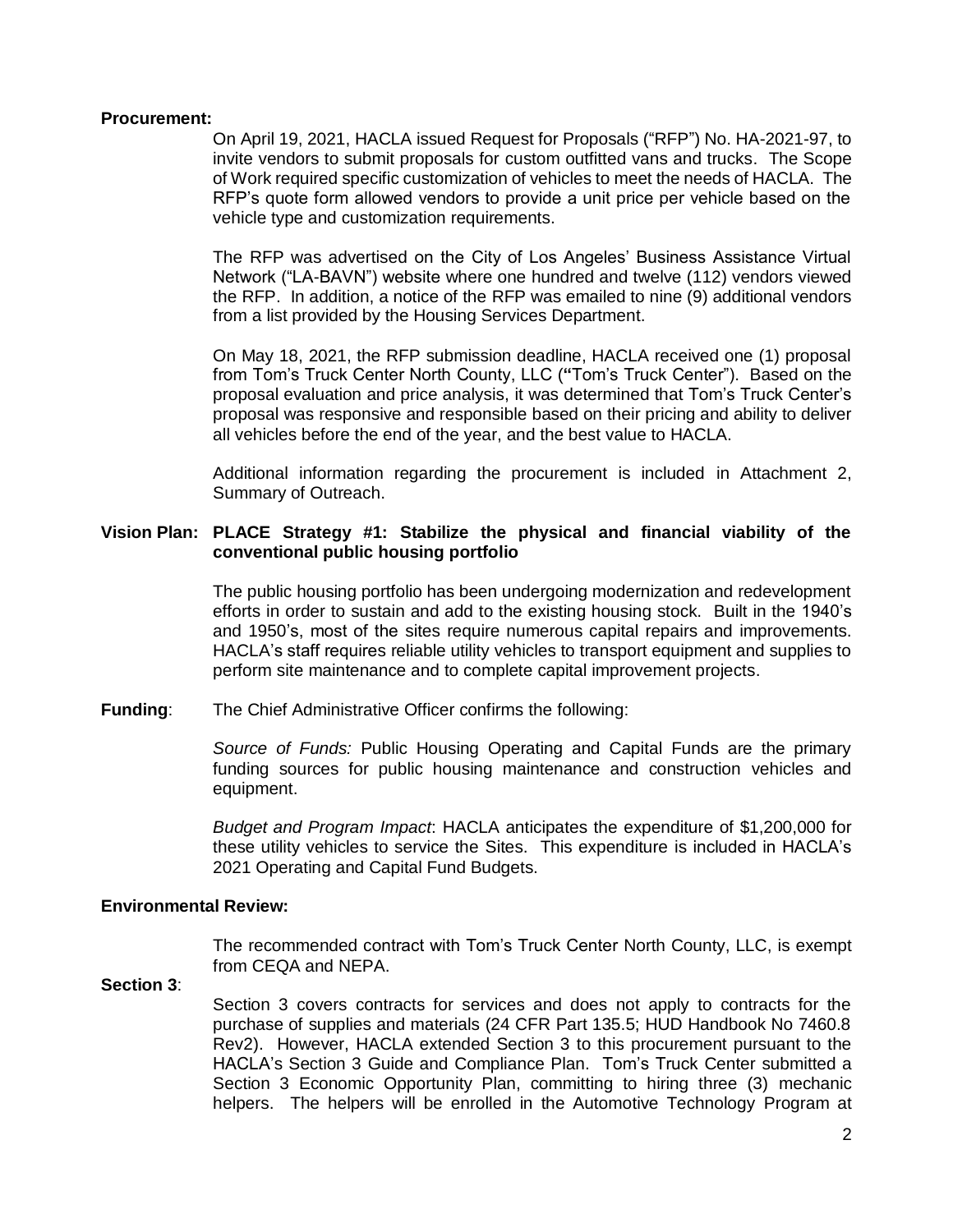Cerritos College and work at Tom's Truck Center, for hands on experience, in addition to receiving their certification from the college.

## **Attachments:**

- 1. Resolution
- 2. Summary of Outreach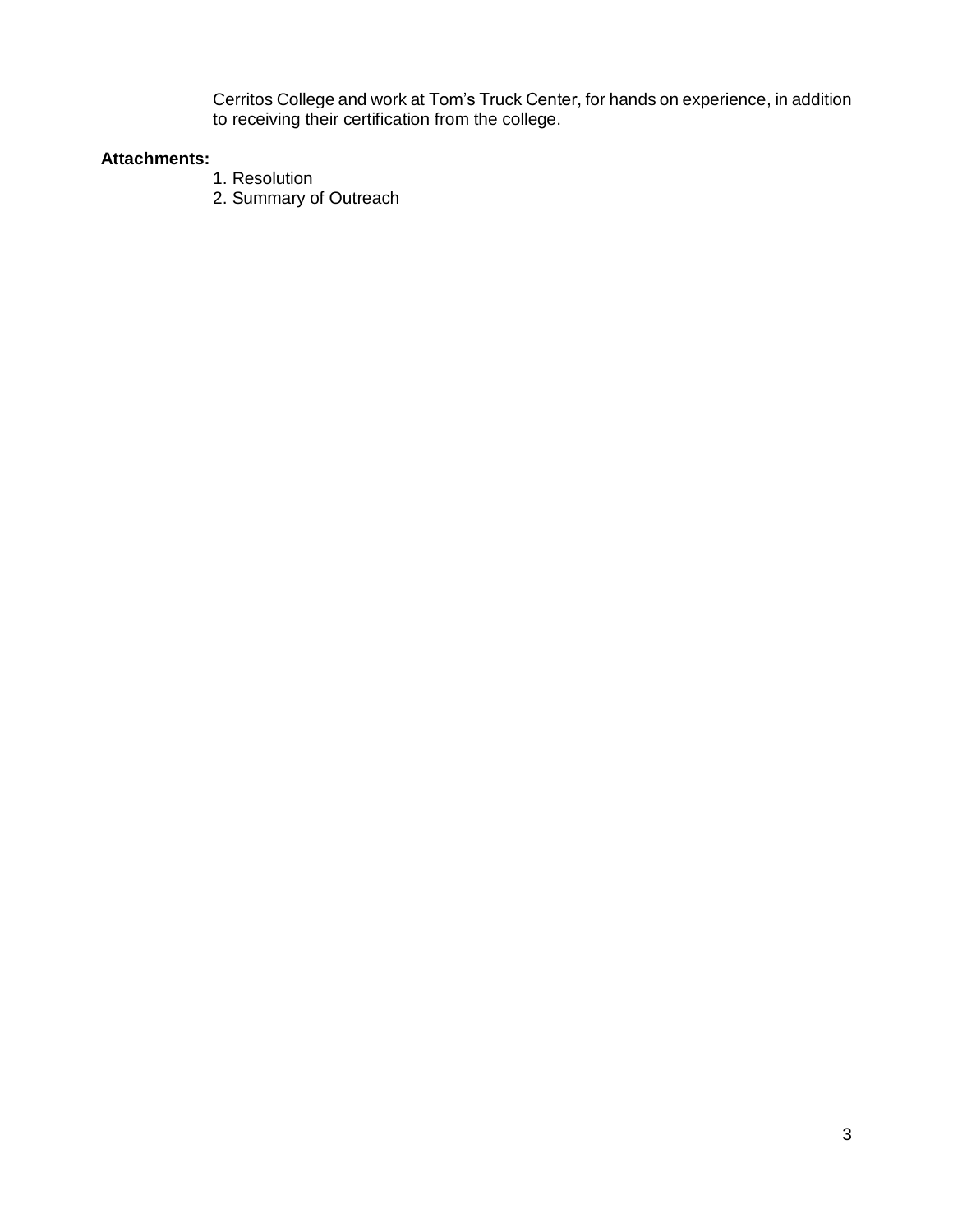## **RESOLUTION NO.**\_\_\_\_\_\_\_\_\_\_\_\_\_\_\_

## **RESOLUTION AUTHORIZING THE PRESIDENT & CEO, OR DESIGNEE, TO EXECUTE A ONE-YEAR CONTRACT WITH TOM'S TRUCK CENTER NORTH COUNTY, LLC TO PURCHASE TWENTY-SEVEN VEHICLES, PURSUANT TO AWARD UNDER RFP HA-2021-97 FOR A TOTAL AMOUNT NOT-TO-EXCEED \$1,200,000**

**WHEREAS**, the Housing Authority of the City of Los Angeles ("HACLA") requires utility vehicles for use by maintenance staff to transport staff, equipment and supplies for on-going maintenance and capital improvements of HACLA's 14 public housing sites;

**WHEREAS**, on April 19, 2021, the HACLA issued Request for Proposals ("RFP") No. HA-2021-97, seeking firm fixed-price quotes for various types of utility vehicles;

**WHEREAS**, following review of the quote received in response to the RFP, as detailed in the Report of the President and CEO of the same date herewith, it was determined that Tom's Truck Center North County, LLC submitted a responsive and responsible proposal;

**WHEREAS**, HACLA desires to award and enter a one-year contract with Tom's Truck Center North County, LLC; and

**WHEREAS**, the Chief Administrative Officer confirms the necessary funds are available and included in HACLA's 2021 Annual Budget.

**NOW, THEREFORE, BE IT RESOLVED** that the Board of Commissioners authorizes the President and CEO, or designee, to execute a one-year contract with Tom's Truck Center North County, LLC, for a total contract amount not-to-exceed \$1,200,000.

**BE IT FURTHER RESOLVED** that this Resolution shall take effect immediately.

APPROVED AS TO FORM: HOUSING AUTHORITY OF THE CITY OF LOS ANGELES

BY: \_\_\_\_\_\_\_\_\_\_\_\_\_\_\_\_\_\_\_\_\_\_\_\_\_\_\_ BY: \_\_\_\_\_\_\_\_\_\_\_\_\_\_\_\_\_\_\_\_\_

James Johnson, General Counsel Cielo Castro, Chairperson

DATE ADOPTED: \_\_\_\_\_\_\_\_\_\_\_\_\_\_\_\_\_\_\_\_\_\_\_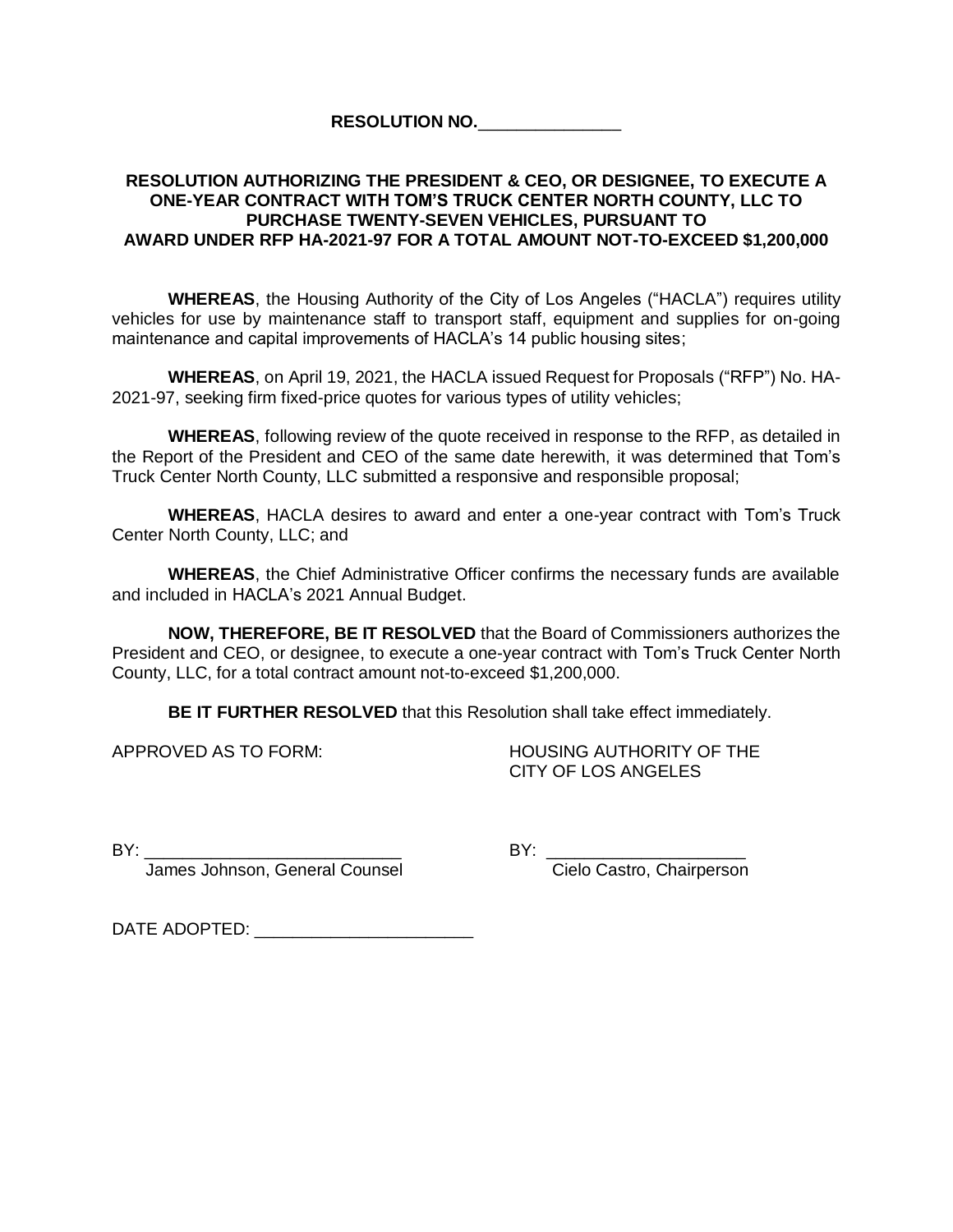## **ATTACHMENT 2**

## **SUMMARY OF OUTREACH ACTIVITIES**

## **REQUEST FOR PROPOSALS ("RFP") HA-2021-97 VEHICLE PURCHASES**

#### **A. Advertisement; Minority/Women Outreach**

General Services advertised the Request for Proposals ("RFP") on the City of Los Angeles' Business Assistance Virtual Network (LABAVN) website starting on April 19, 2021 until the bid submission deadline on May 18, 2021. A total of 112 vendors viewed the RFP on the LABAVN website. Notice of the RFP was also provided to our list of MBE/WBE organizations.

#### **B. Pre-Proposal Conference**

No pre-proposal conference was held due to the closure of our offices to the public stemming from the COVID-19 outbreak. This decision follows orders issued for the State of California by Governor Newsom, the City of Los Angeles by Mayor Garcetti, and Federal, County and City of Los Angeles public health officials. A pre-proposal conference was not conducted for this RFP

## **C. Addenda**

No Addenda was issued for this RFP

#### **D. Receipt of Proposals**

Proposals were due on May 18, 2021. One (1) proposal was received from the following firm:

Tom's Truck Center North County, LLC (**"**Tom's Truck Center")

#### **E. Review of Proposals**

The Contracts Administration Manager determined that the proposal was responsive to the RFP and the proposer responsible.

#### **F. Panel Review**

The panelists scored the proposal in accordance with the RFP criteria and reached a scoring consensus.

## **G. Best and Final Offers**

On June 3, 2021, a letter requesting a BAFO was sent to Tom's Truck Center. Tom's Truck Center provided pricing for three additional vehicles and provided further clarification on estimated delivery dates.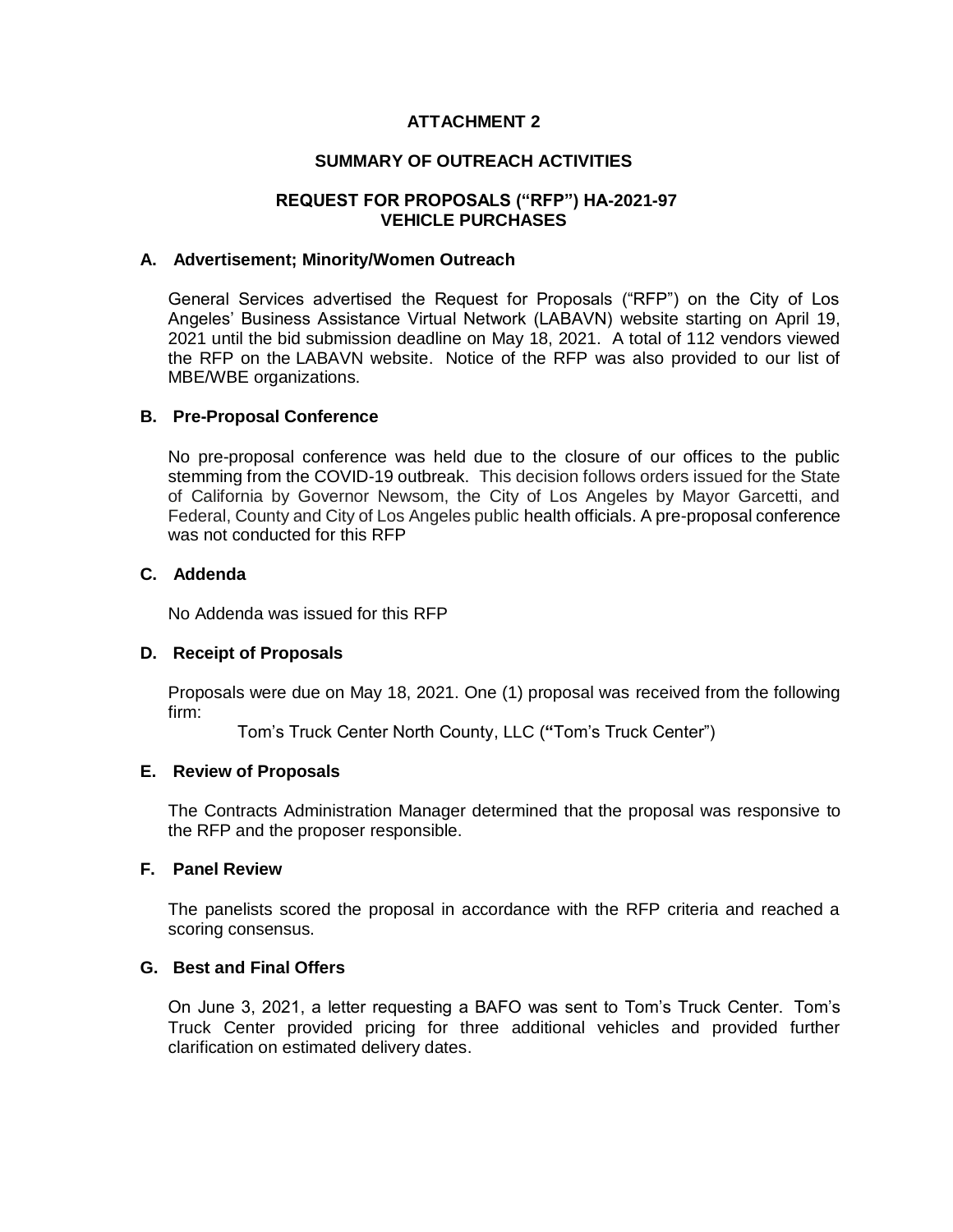| <b>Tom's Truck Center North County LLC</b><br><b>Panel Scores</b> |          |             |                    |                       |
|-------------------------------------------------------------------|----------|-------------|--------------------|-----------------------|
|                                                                   | Rater #1 | Rater<br>#2 | <b>Rater</b><br>#3 | <b>Average Scores</b> |
| <b>Initial Score</b>                                              | 71       | 77          | 68                 | 71.67                 |
| <b>Post BAFO Score</b>                                            | 71       | 77          | 72                 | 73.33                 |

These scores are reflected in the panel consensus and have been confirmed by the Contract Administration Manager, who has also determined the proposal is price reasonable when compared to the independent cost estimate. Tom's Truck Center's proposal was determined responsive to HACLA's needs based on their pricing and ability to deliver all vehicles before the end of the year, and the best value to HACLA.

## **H. Recommendation for Award**

The evaluation panel recommends Tom's Truck Center for contract award for a total amount not to exceed \$1,200,000 for an initial one-year term. The panelists determined that Tom's Truck Center's proposal is the best value to HACLA based upon the RFP scoring criteria. In June 2021, Tom's Truck Center's was notified of the award recommendations and the date of the Board of Commissioners Meeting where the contract award will be considered by the Board.

## **I. Workforce Profile**

The following workforce composition was obtained from the company as follows:

| Company                  | <b>Employees</b>  |    |     |  |
|--------------------------|-------------------|----|-----|--|
| Tom's Truck Center North | Total             | 99 |     |  |
| County, LLC              | <b>Minorities</b> | 60 | 61% |  |
|                          | Women             | 19 | 19% |  |